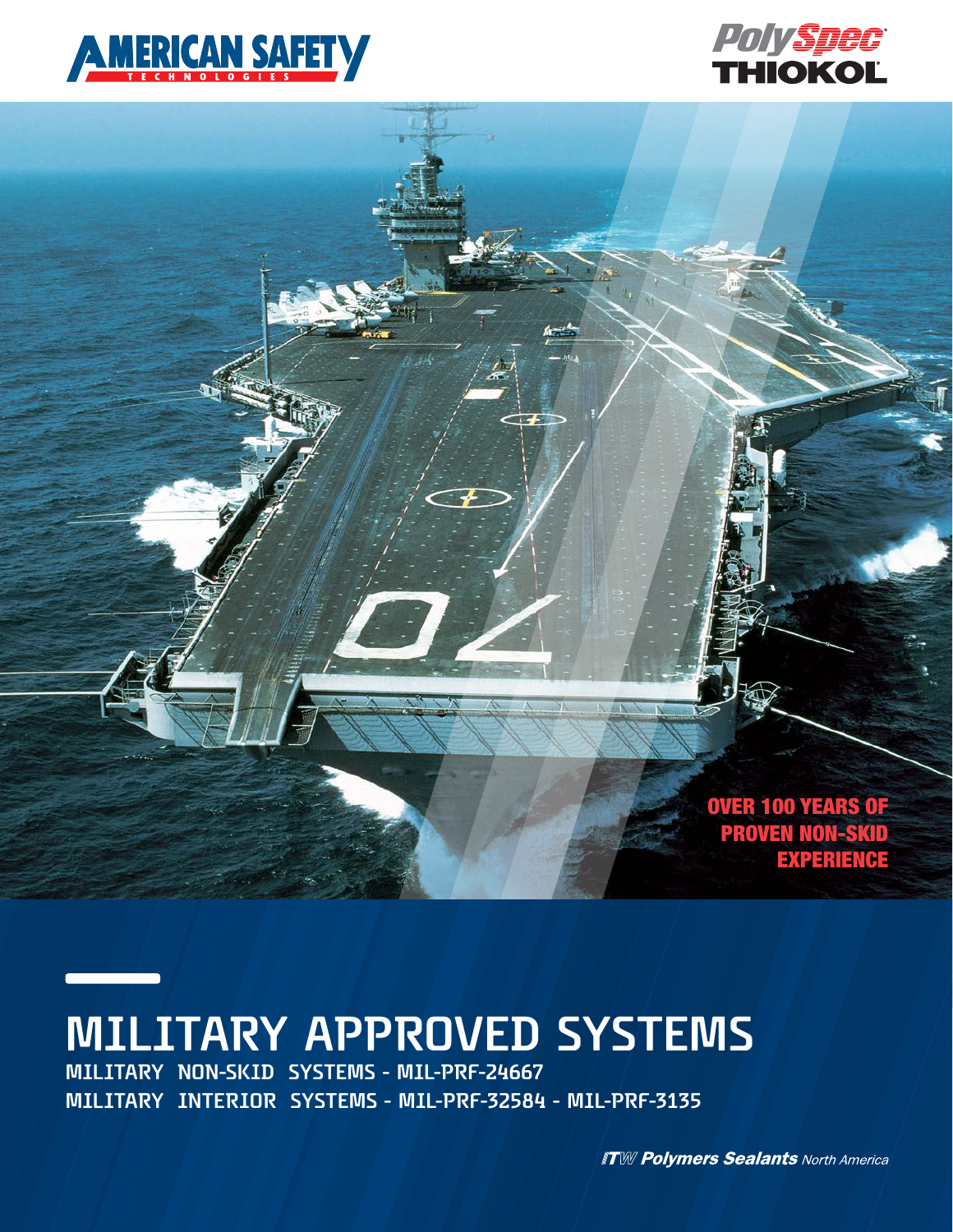## **MILITARY APPROVED SYSTEMS**

### Non-Skid and Interior Deck Covering Solutions

- Broad Military Specified Product Range Exterior and Interior
- Engineered and Approved for Extreme Conditions
- Withstands Most Typical Shipboard Chemicals (Jet Fuel, Skydrol...)
- Backed by Specialized Application Expertise and Over 50 Years of Experience Serving the US Navy
- User Friendly
	- Overcoat Windows
	- Easy Roll Out
	- Durable and Aesthetically Friendly

Our seasoned military application experts work directly with military contractors to determine the right approved deck coating for your project. Whether it's for an aircraft carrier needing to withstand over 5,000 high-impact landings from a jet fighter or interior passage ways needing to withstand everyday traffic demands at sea, our experts will identify the most reliable solution.



### **INTERIOR EPOXY DECKING SYSTEMS Military**

| <b>MIL-PRF 32584</b> | <b>TYPE-CLASS</b>                | <b>MIL-PRF-3135</b>             | <b>TYPE-CLASS</b>                  |  |  |
|----------------------|----------------------------------|---------------------------------|------------------------------------|--|--|
| CF-100 Color Flake   | Type I Class 2 / Type II Class 2 | EU-100 Lightweight Underlayment | Type I Class 2 / Type II Class 1/2 |  |  |
| MS-1600 Membrane     | Type I Class 2                   | ST-100 Marble Quartz One Step   | Type I Class 3 Type III            |  |  |

|                | <b>Support Products</b> |  |  |
|----------------|-------------------------|--|--|
| <b>BC-100</b>  | <b>Bond Coat</b>        |  |  |
| GC-100         | Grout Coat              |  |  |
| MS-7CZ         | Primer all systems      |  |  |
| S-31 and S-426 | Solvent/Cleaners        |  |  |

| MIL-PRF-3135                    | I YPE-CLASS                        |  |  |
|---------------------------------|------------------------------------|--|--|
| EU-100 Lightweight Underlayment | Type I Class 2 / Type II Class 1/2 |  |  |
| ST-100 Marble Quartz One Step   | Type I Class 3 Type III            |  |  |

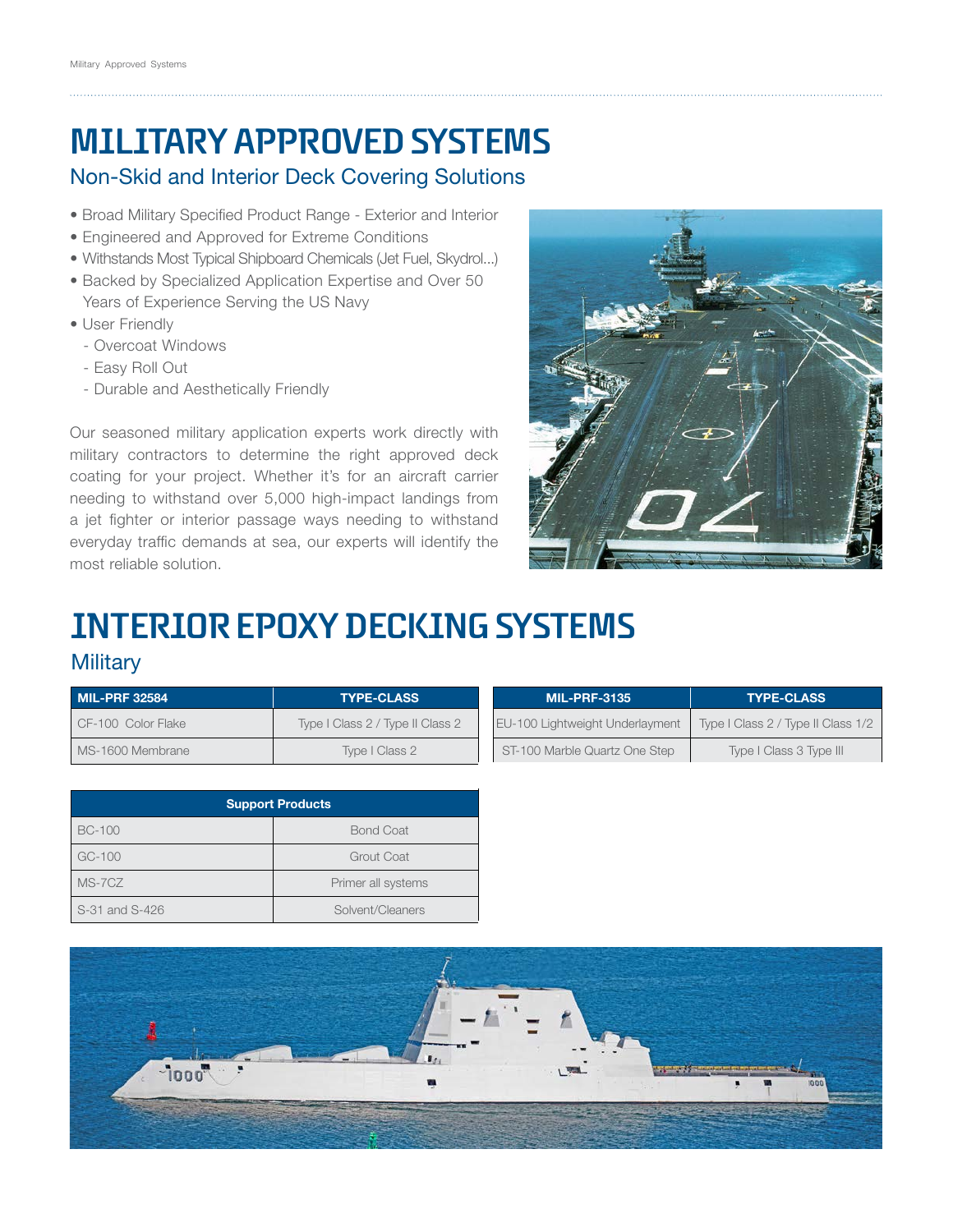### **MILITARY NON-SKID SYSTEMS**

L

### Complete Military Specification Non-Skid Systems and Types

| <b>COMPOSITION G</b> | <b>TYPES</b>   |                | <b>COMPOSITION L (LIMITED)</b>               |               |  |
|----------------------|----------------|----------------|----------------------------------------------|---------------|--|
| <b>MS-375G</b>       | II 8 IV        |                | <b>CVN Landing Area</b>                      | <b>TYPES</b>  |  |
| <b>MS-400G</b>       | 181            | <b>COLUMNY</b> | Note: Comp L can be used in Comp G locations |               |  |
| <b>MS-440G</b>       | 181            |                | <b>MS-400L</b>                               |               |  |
| <b>MS-440G LR</b>    | & IV           |                | MS-5000L Ext Dur                             | 18V           |  |
| <b>MS-4100G LW</b>   | 181            |                | MS-8000L Low Temp                            | I, VII & VIII |  |
| MS-660G UV/LSA       | 1.11 & 8.111   |                |                                              |               |  |
| MS-880G Flexible     | $\mathbf{III}$ |                | <b>PROPRIETARY PRIMER SYSTEMS</b>            |               |  |
| MS-5000G Ext Dur     | 8V             |                | MS-7CZ General                               | $I - V$       |  |
| MS-6000G F/C         | 8V             |                | MS-8CZ High Solids                           | V&VI          |  |
| MS-8000G Low Temp    | $8$ VIII       |                | MS-11CZ High Solids                          | VII & VIII    |  |
| MS-8000L Low Temp    | I, VII & VIII  |                | Low Temp                                     |               |  |

### Military Product Details

| <b>Primers</b>                   | <b>Est. Cvrg</b><br>per/gal Rolled | <b>Est. Cvrg</b><br><b>Sprayed</b> | <b>Recoat Time</b><br>$70^{\circ}$ F (21 $^{\circ}$ C) | Max OverCoat@<br>70°F (21°C)         | $\frac{0}{0}$<br><b>Solids</b> | <b>VOC</b><br>g/l | <b>POT</b><br><b>LIFE</b> |
|----------------------------------|------------------------------------|------------------------------------|--------------------------------------------------------|--------------------------------------|--------------------------------|-------------------|---------------------------|
| MS-7CZ                           | 120                                | 150                                | 12 hrs                                                 | 7 Days                               | $73 \pm 1\%$                   | 250 g/l           | 4 hrs                     |
| MS-8CZ                           | 120                                | 150                                | $12$ hrs                                               | 7 Days                               | $94.5 + 2\%$                   | $83 \pm 5$ g/l    | $1.5$ hrs                 |
| MS-11CZ Low Temp                 | 120                                | 150                                | $4-6$ hrs                                              | 7 Days                               | $90 + 2\%$                     | $90 - 100$ a/l    | $30 \text{ min}$          |
| <b>General Non-skid</b>          | <b>Est. Cvrg</b><br>per/gal Rolled | Est. Cvrg<br><b>Sprayed</b>        | <b>Dry to Handle</b><br>70°F (21°C)                    | Full Service @<br>70°F (21°C)        | $\frac{0}{0}$<br><b>Solids</b> | <b>VOC</b><br>g/l | <b>POT</b><br><b>LIFE</b> |
| <b>MS-375G</b>                   | $25 - 30$                          | 50                                 | 24-30 hrs                                              | 7 Days                               | $67 + 1\%$                     | $250$ g/l         | 8 hrs                     |
| MS-440G                          | $20 - 30$                          | 50                                 | 24-30 hrs                                              | 7 Days                               | $78 \pm 1\%$                   | 175 - 185 g/l     | 4 hrs                     |
| <b>MS-400G</b>                   | $20 - 30$                          | N/A                                | 24-30 hrs                                              | 7 Days                               | $86 \pm 1\%$                   | 114 g/l           | 2 hrs                     |
| <b>Flexible Non-skid</b>         | <b>Est. Cvrg</b><br>per/gal Rolled | <b>Est. Cvrg</b><br><b>Sprayed</b> | <b>Dry to Handle</b><br>$\overline{70}$ °F (21°C)      | <b>Full Service @</b><br>70°F (21°C) | $\frac{0}{0}$<br><b>Solids</b> | <b>VOC</b><br>g/l | <b>POT</b><br><b>LIFE</b> |
| <b>MS-880G</b>                   | $20 - 30$                          | N/A                                | 24-30 hrs                                              | 7 Days                               | $85.1 \pm 1\%$                 | 133 - 143 g/l     | 2 hrs                     |
| MS-660G UV/LSA                   | $25 - 30$                          | N/A                                | 24-30 hrs                                              | 7 Days                               | $85.2 \pm 1\%$                 | $110 - 120$ a/l   | 2 hrs                     |
| <b>Extended Durability</b>       | <b>Est. Cvrg</b><br>per/gal Rolled | <b>Est. Cvra</b><br><b>Sprayed</b> | <b>Dry to Handle</b><br>70°F (21°C)                    | Full Service @<br>70°F (21°C)        | $\frac{0}{6}$<br><b>Solids</b> | <b>VOC</b><br>g/l | <b>POT</b><br><b>LIFE</b> |
| MS-5000G                         | $25 - 30$                          | N/A                                | 24-30 hrs                                              | 7 Davs                               | $92 \pm 2\%$                   | $95.8 - 114$ g/l  | $2-2.5$ hrs               |
| <b>Low Temp Non-skid</b>         | <b>Est. Cvrg</b><br>per/gal Rolled | <b>Est. Cvrg</b><br><b>Sprayed</b> | <b>Dry to Handle</b><br>70°F (21°C)                    | Full Service @<br>70°F (21°C)        | $\frac{0}{6}$<br><b>Solids</b> | <b>VOC</b><br>g/l | <b>POT</b><br><b>LIFE</b> |
| MS-8000G                         | $20 - 30$                          | N/A                                | 24-30 hrs                                              | 3-4 Days                             | 96-100%                        | 26.4 - 38.3 g/l   | 45 min                    |
| <b>Light Weight Non-</b><br>skid | <b>Est. Cvra</b><br>per/gal Rolled | <b>Est. Cvrg</b><br><b>Sprayed</b> | <b>Dry to Handle</b><br>70°F (21°C)                    | <b>Full Service @</b><br>70°F (21°C) | $\frac{0}{0}$<br><b>Solids</b> | <b>VOC</b><br>g/l | <b>POT</b><br><b>LIFE</b> |
| MS-4100G UV/LSA                  | $20 - 30$                          | N/A                                | 24-30 hrs                                              | 7 Days                               | 94.2%                          | $47.1 - 50$ g/l   | $2.5$ hrs                 |